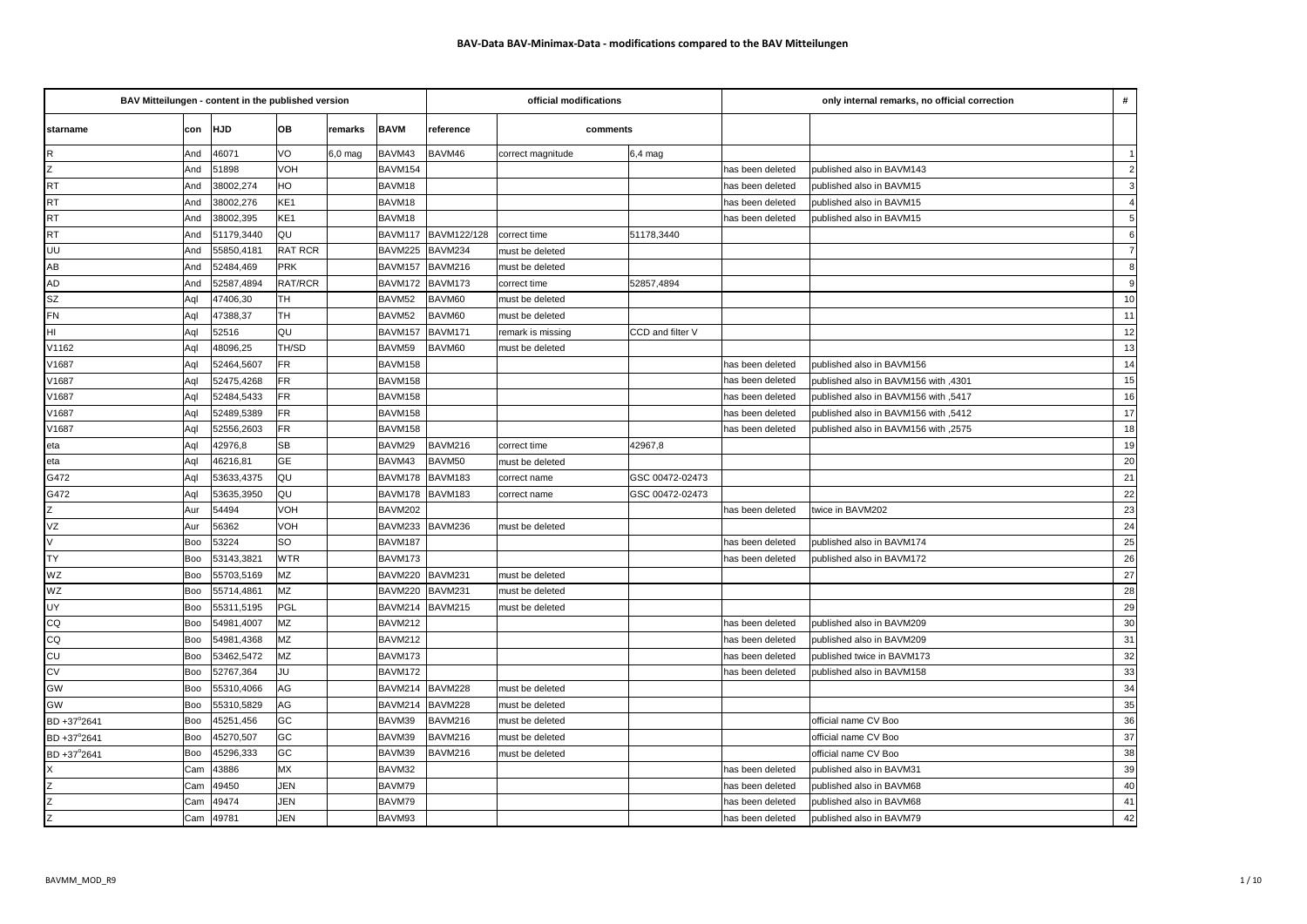| BAV Mitteilungen - content in the published version |                          |                |         |             |                | official modifications |            | only internal remarks, no official correction |                                      |                 |
|-----------------------------------------------------|--------------------------|----------------|---------|-------------|----------------|------------------------|------------|-----------------------------------------------|--------------------------------------|-----------------|
| starname                                            | con HJD                  | OB             | remarks | <b>BAVM</b> | reference      | comments               |            |                                               |                                      |                 |
| Z                                                   | 49812<br>Cam             | <b>JEN</b>     |         | BAVM93      |                |                        |            | has been deleted                              | published also in BAVM79             | 43              |
| Z                                                   | 49833<br>Cam             | <b>JEN</b>     |         | BAVM93      |                |                        |            | has been deleted                              | published also in BAVM79             | 44              |
| Z                                                   | 49857<br>Cam             | JEN            |         | BAVM93      |                |                        |            | has been deleted                              | published also in BAVM79             | 45              |
| <b>SV</b>                                           | 38001,282<br>Cam         | HO             |         | BAVM18      |                |                        |            | has been deleted                              | published also in BAVM15             | 46              |
| <b>SV</b>                                           | 51921,2792<br>Cam        | DIE            |         | BAVM152     |                |                        |            | has been deleted                              | published twice in BAVM152           | 47              |
| <b>SV</b>                                           | 54760,3081<br>Cam        | SG             |         | BAVM203     | BAVM209        | correct time           | 54760,3068 |                                               |                                      | 48              |
| <b>WW</b>                                           | 40073,359<br>Cam         | <b>BR</b>      |         | BAVM21      |                |                        |            | notice                                        | this is a secondary minimum          | 49              |
| WW                                                  | 40073,359<br>Cam         | <b>BR</b>      |         | BAVM23      |                |                        |            | has been deleted                              | published also in BAVM21             | 50              |
| <b>AL</b>                                           | 39029,356<br>Cam         | EC             |         | BAVM18      |                |                        |            | has been deleted                              | published also in BAVM16             | 51              |
| <b>AL</b>                                           | 39029,365<br>Cam         | <b>BR</b>      |         | BAVM18      |                |                        |            | has been deleted                              | published also in BAVM16             | 52              |
| <b>AL</b>                                           | 39033,347<br>Cam         | <b>BR</b>      |         | BAVM18      |                |                        |            | has been deleted                              | published also in BAVM16             | 53              |
| <b>AL</b>                                           | 39053,272<br>Cam         | <b>BR</b>      |         | BAVM18      |                |                        |            | has been deleted                              | published also in BAVM16             | 54              |
| <b>AL</b>                                           | 39057,254<br>Cam         | <b>BR</b>      |         | BAVM18      |                |                        |            | has been deleted                              | published also in BAVM16             | 55              |
| <b>AL</b>                                           | 39057,259<br>Cam         | EC             |         | BAVM18      |                |                        |            | has been deleted                              | published also in BAVM16             | 56              |
| <b>AL</b>                                           | 39057,263<br>Cam         | HR             |         | BAVM18      |                |                        |            | has been deleted                              | published also in BAVM16             | 57              |
| AO                                                  | 53360,4840<br>Cam        | RAT RCR        |         | BAVM173     | BAVM201        | correct time           | 53360,4940 |                                               |                                      | 58              |
| AO                                                  | 53809,3529<br>Cam        | <b>RAT RCR</b> |         | BAVM186     | <b>BAVM201</b> | correct time           | 53809,3259 |                                               |                                      | 59              |
| AW                                                  | 51841,3537<br>Cam        | DIE            |         | BAVM152     |                |                        |            | has been deleted                              | published twice in BAVM152           | 60              |
| SY                                                  | 46518<br>Cnc             | <b>MO</b>      | Min     | BAVM43      | BAVM46         | correct phase          | maximum    |                                               |                                      | 61              |
| HN                                                  | 51955,3906<br>Cnc        | MS FR          |         | BAVM158     |                |                        |            | has been deleted                              | published also in BAVM150 with ,3907 | 62              |
| HN                                                  | 51956,3789<br>Cnc        | MS FR          |         | BAVM158     |                |                        |            | has been deleted                              | published also in BAVM150 with ,3787 | 63              |
| <b>HN</b>                                           | 51968,4933<br>Cnc        | <b>FR</b>      |         | BAVM158     |                |                        |            | has been deleted                              | 4929, published also in BAVM150 with | 64              |
| <b>HN</b>                                           | 52321,3295<br>Cnc        | <b>MS</b>      |         | BAVM158     |                |                        |            | has been deleted                              | 9306, published also in BAVM150 with | 65              |
| <b>HN</b>                                           | 52338,3913<br>Cnc        | <b>FR</b>      |         | BAVM158     |                |                        |            | has been deleted                              | published also in BAVM150 with ,3917 | 66              |
| <b>SW</b>                                           | CVn<br>53068,5572        | PC             |         | BAVM172     | BAVM173        | must be deleted        |            |                                               |                                      | 67              |
| UZ                                                  | 51245,410<br>CVn         | <b>HSR</b>     |         | BAVM128     | BAVM152        | must be deleted        |            |                                               |                                      | 68              |
| BI                                                  | 56407,4389<br><b>CVn</b> | AG             |         | BAVM232     | BAVM234        | must be deleted        |            |                                               |                                      | 69              |
| $\mathsf{R}$                                        | CMa<br>44983,392         | <b>FR</b>      |         | BAVM36      | BAVM38         | must be deleted        |            |                                               |                                      | 70              |
| SY                                                  | CMi<br>52285,538         | PS             |         | BAVM172     | BAVM228        | must be deleted        |            |                                               |                                      | 71              |
| <b>CX</b>                                           | CMi<br>51924,4334        | MS FR          |         | BAVM178     |                |                        |            | has been deleted                              | published also in BAVM156            | 72              |
| <b>CX</b>                                           | CMi<br>51924,4336        | MS FR          |         | BAVM158     |                |                        |            | has been deleted                              | published also in BAVM156 with ,4334 | $\overline{73}$ |
| <b>CX</b>                                           | CMi<br>51951,3623        | MS FR          |         | BAVM158     |                |                        |            | has been deleted                              | published also in BAVM156 with ,3609 | 74              |
| <b>CX</b>                                           | CMi<br>51955,2877        | MS FR          |         | BAVM158     |                |                        |            | has been deleted                              | 2867, published also in BAVM156 with | 75              |
| <b>CX</b>                                           | CMi<br>51965,3861        | MS FR          |         | BAVM178     |                |                        |            | has been deleted                              | published also in BAVM156 with ,3864 | 76              |
| CZ                                                  | CMi<br>52336,3877        | MS FR          |         | BAVM158     |                |                        |            | has been deleted                              | 3876, published also in BAVM156 with | 77              |
| <b>CZ</b>                                           | 52361,3322<br>CMi        | MS FR          |         | BAVM158     |                |                        |            | has been deleted                              | published also in BAVM156 with ,3321 | 78              |
| CZ                                                  | CMi<br>52362,3974        | MS FR          |         | BAVM158     |                |                        |            | has been deleted                              | published also in BAVM156            | 79              |
| $\vee$                                              | 55117<br>Cas             | PGL            |         | BAVM218     |                |                        |            | has been deleted                              | twice in BAVM218                     | 80              |
| W                                                   | 55179<br>Cas             | PGL            |         | BAVM218     |                |                        |            | has been deleted                              | twice in BAVM218                     | 81              |
| <b>RX</b>                                           | 48024,41<br>Cas          | КB             |         | BAVM59      | BAVM216        | correct time           | 48024,10   |                                               |                                      | 82              |
| <b>RZ</b>                                           | Cas<br>41168,385         | PF             |         | BAVM26      |                |                        |            | has been deleted                              | published also in BAVM25             | 83              |
| <b>RZ</b>                                           | 41187,504<br>Cas         | PF             |         | BAVM26      |                |                        |            | has been deleted                              | published also in BAVM25             | 84              |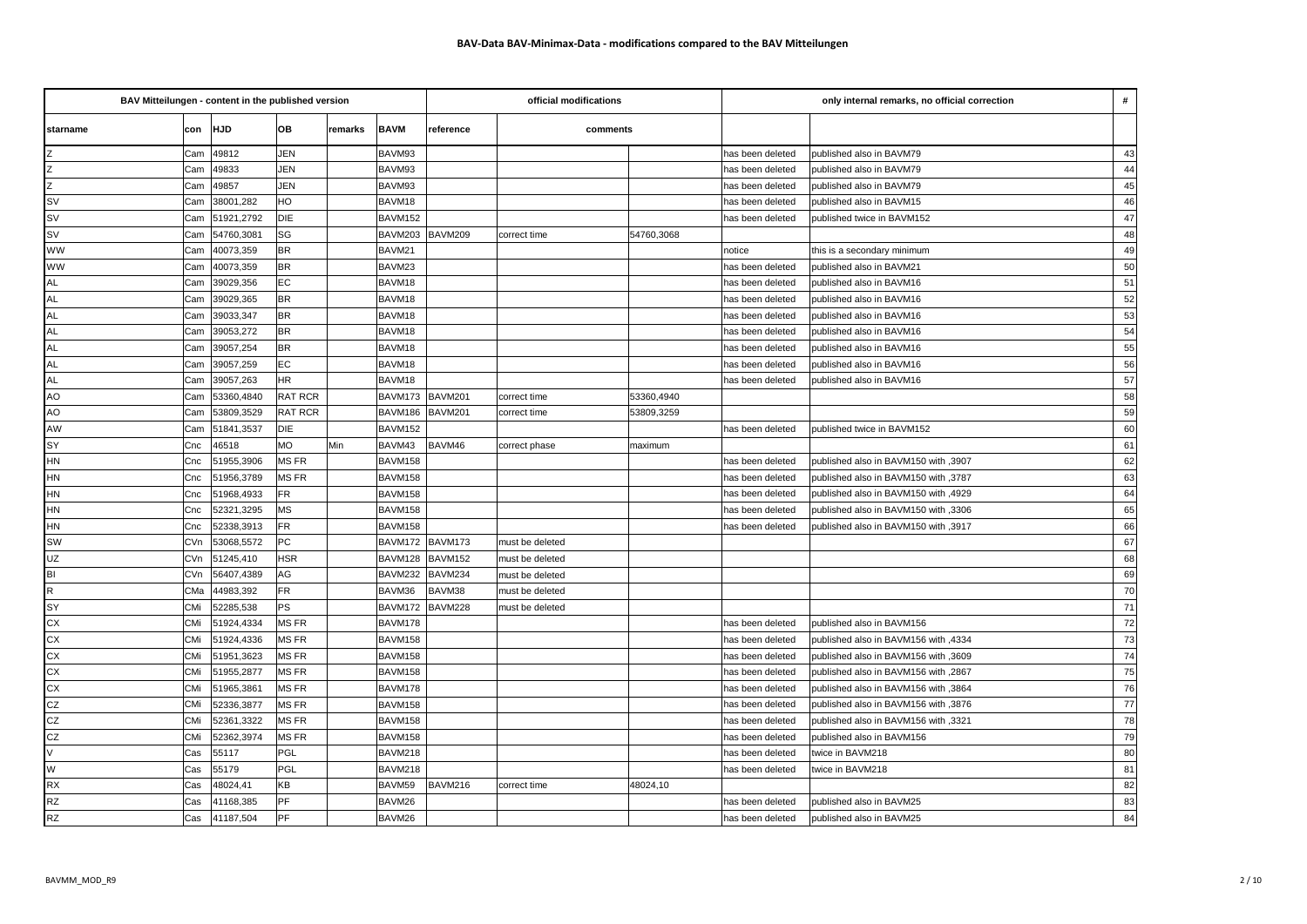| BAV Mitteilungen - content in the published version |         |            |                |         |             |                       | official modifications |             | only internal remarks, no official correction |                                       |                 |
|-----------------------------------------------------|---------|------------|----------------|---------|-------------|-----------------------|------------------------|-------------|-----------------------------------------------|---------------------------------------|-----------------|
| starname                                            | con HJD |            | OB             | remarks | <b>BAVM</b> | reference<br>comments |                        |             |                                               |                                       |                 |
| <b>RZ</b>                                           | Cas     | 43250,514  | WG             |         | BAVM29      | BAVM216               | must be deleted        |             | notice                                        | correct result in BAVM29 with JD .505 | 85              |
| <b>RZ</b>                                           | Cas     | 46016,317  | İRI            |         | BAVM46      |                       |                        |             | has been deleted                              | Ipublished also in BAVM43             | 86              |
| SU                                                  | Cas     | 46449,34   | <b>TH</b>      |         | BAVM46      | BAVM60                | must be deleted        |             |                                               |                                       | 87              |
| AB                                                  | Cas     | 55463,4821 | PGL            |         | BAVM220     | BAVM231               | must be deleted        |             |                                               |                                       | 88              |
| AE                                                  | Cas     | 54000,4498 | SCI            |         | BAVM183     | BAVM201               | correct time           | 54017,4498  |                                               |                                       | 89              |
| CY                                                  | Cas     | 55548,2725 | MZ             |         | BAVM220     |                       |                        |             | has been deleted                              | published also in BAVM215             | 90              |
| GK                                                  | Cas     | 54212,5234 | SCI            |         | BAVM186     | <b>BAVM201</b>        | correct time           | 54211,5234  |                                               |                                       | 91              |
| QQ                                                  | Cas     | 54155,3169 | <b>RAT RCR</b> |         | BAVM214     | BAVM239               | must be deleted        |             |                                               |                                       | 92              |
| V366                                                | Cas     | 56158,4340 | AG             |         | BAVM231     | BAVM232               | must be deleted        |             |                                               |                                       | 93              |
| V380                                                | Cas     | 44484,410  | LK             |         | BAVM32      | BAVM38                | must be deleted        |             |                                               |                                       | 94              |
| V389                                                | Cas     | 45606,607  | <b>FR</b>      |         | BAVM38      | BAVM179               | correct time           | 45606,568   |                                               |                                       | 95              |
|                                                     | Cep     | 44978      | <b>TH</b>      |         | BAVM43      |                       |                        |             | has been deleted                              | published also in BAVM36              | 96              |
| T                                                   | Cep     | 49557      | KR             | max     | BAVM79      | BAVM93                | correct phase          | minimum     |                                               |                                       | 97              |
| <b>RZ</b>                                           | Cep     | 53361,428  | <b>NWR</b>     | max     | BAVM174     | BAVM226               | must be deleted        |             |                                               |                                       | 98              |
| WY                                                  | Cep     | 54385,3619 | AG             |         | BAVM201     |                       |                        |             | has been deleted                              | published also in BAVM193             | 99              |
| delta                                               | Cep     | 37379,58   | <b>MSU</b>     |         | BAVM18      |                       |                        |             | has been deleted                              | published also in BAVM15              | 100             |
| SS                                                  | Com     | 45764,640  | KP             | vis     | BAVM38      | BAVM39                | correct method         | photografic |                                               |                                       | 101             |
| <b>AL</b>                                           | Com     | 49815      | <b>JEN</b>     |         | BAVM93      |                       |                        |             | has been deleted                              | published also in BAVM79              | 102             |
| <b>DL</b>                                           | Com     | 53903,4239 | <b>MZ</b>      |         | BAVM178     |                       |                        |             | has been deleted                              | published also in BAVM177             | 103             |
| $\mathsf R$                                         | CrB     | 51423      | <b>ENS</b>     |         | BAVM154     |                       |                        |             | has been deleted                              | published also in BAVM143             | 104             |
| $\mathsf{R}$                                        | CrB     | 51454      | <b>ENS</b>     |         | BAVM154     |                       |                        |             | has been deleted                              | published also in BAVM143             | 105             |
| $\mathsf{R}$                                        | CrB     | 51481      | <b>ENS</b>     |         | BAVM154     |                       |                        |             | has been deleted                              | published also in BAVM143             | 106             |
| $\mathsf{R}$                                        | CrB     | 51905      | KR             |         | BAVM154     |                       |                        |             | has been deleted                              | published also in BAVM143             | 107             |
| $\mathsf{R}$                                        | CrB     | 51910      | LGE            |         | BAVM154     |                       |                        |             | has been deleted                              | published also in BAVM143             | 108             |
|                                                     | CrB     | 51682      | VOH            |         | BAVM154     |                       |                        |             | has been deleted                              | published also in BAVM143             | 109             |
|                                                     | CrB     | 51740      | VOH            |         | BAVM154     |                       |                        |             | has been deleted                              | published also in BAVM143             | 110             |
|                                                     | CrB     | 51973      | VOH            |         | BAVM154     |                       |                        |             | has been deleted                              | published also in BAVM143             | 111             |
| W                                                   | Cyg     | 41293      | PF             |         | BAVM26      |                       |                        |             | has been deleted                              | published also in BAVM25              | 112             |
| Υ                                                   | Cyg     | 53513,352  | <b>RCR</b>     |         | BAVM179     | BAVM216               | correct time           | 53613,352   |                                               |                                       | 113             |
| Z                                                   | Cyg     | 52008      | <b>SV</b>      |         | BAVM157     |                       |                        |             | has been deleted                              | published also in BAVM143             | 114             |
| SS                                                  | Cyg     | 45131      | JEN            |         | BAVM68      |                       |                        |             | has been deleted                              | published also in BAVM62              | 115             |
| SS                                                  | Cyg     | 45229      | TI             |         | BAVM39      |                       |                        |             | has been deleted                              | twice in BAVM39                       | 116             |
| SS                                                  | Cyg     | 49131      | <b>JEN</b>     |         | BAVM68      |                       |                        |             | has been deleted                              | published also in BAVM63              | $\frac{1}{117}$ |
| SS                                                  | Cyg     | 49466      | JEN            |         | BAVM79      |                       |                        |             | has been deleted                              | published also in BAVM68              | 118             |
| SS                                                  | Cyg     | 49798      | <b>JEN</b>     |         | BAVM93      |                       |                        |             | has been deleted                              | published also in BAVM79              | 119             |
| SS                                                  | Cyg     | 49857      | JEN            |         | BAVM93      |                       |                        |             | has been deleted                              | published also in BAVM79              | 120             |
| SS                                                  | Cyg     | 50571      | VOH            |         | BAVM122     |                       |                        |             | has been deleted                              | published also in BAVM113             | 121             |
| SS                                                  | Cyg     | 50639      | VOH            |         | BAVM122     |                       |                        |             | has been deleted                              | published also in BAVM113             | 122             |
| SS                                                  | Cyg     | 50700      | VOH            |         | BAVM122     |                       |                        |             | has been deleted                              | published also in BAVM113             | 123             |
| SS                                                  | Cyg     | 50749      | VOH            |         | BAVM122     |                       |                        |             | has been deleted                              | published also in BAVM113             | 124             |
| SS                                                  | Cyg     | 50792      | <b>BOR</b>     |         | BAVM122     |                       |                        |             | has been deleted                              | published also in BAVM113             | 125             |
| SS                                                  | Cyg     | 50799      | VOH            |         | BAVM122     |                       |                        |             | has been deleted                              | published also in BAVM113             | 126             |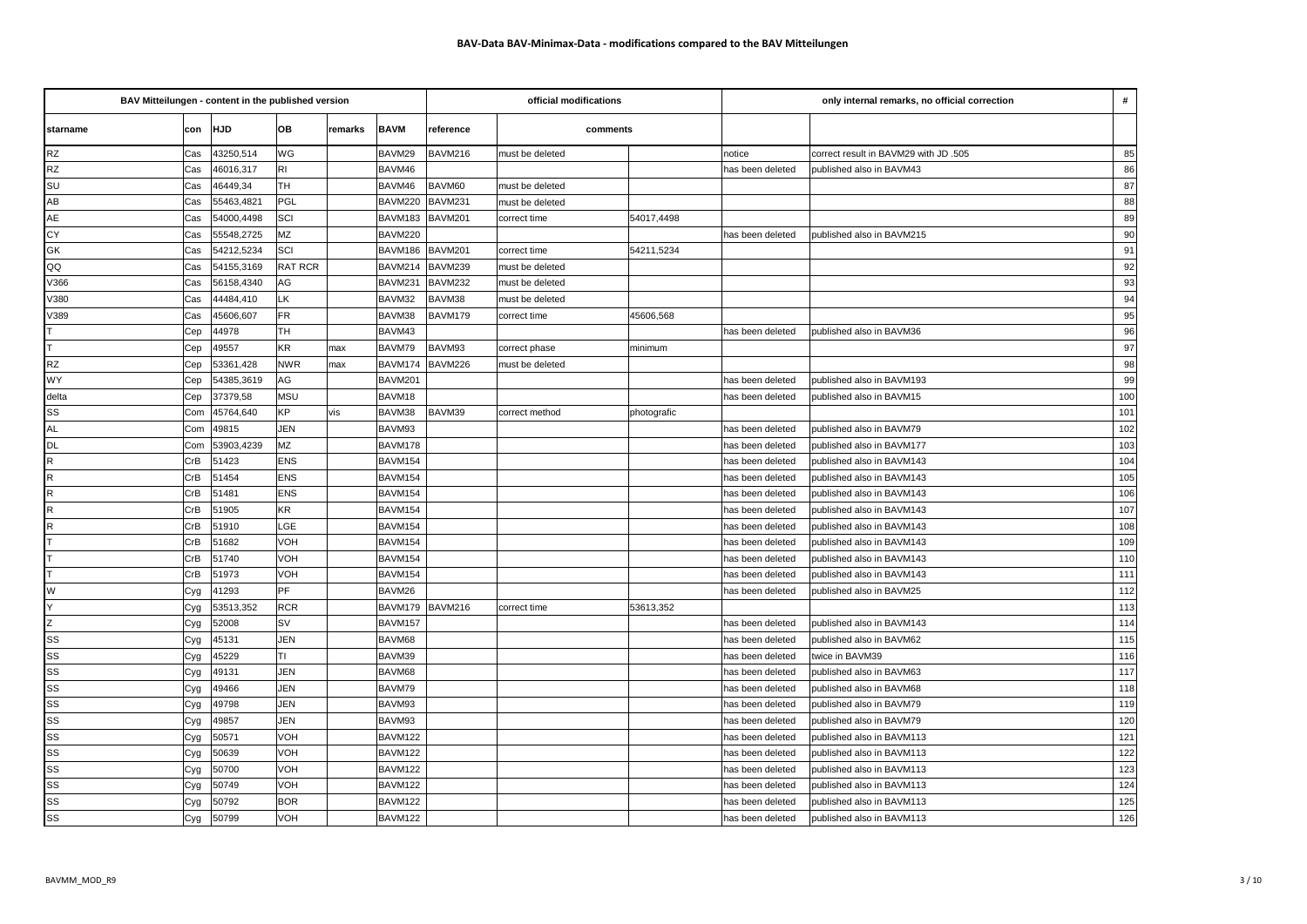| BAV Mitteilungen - content in the published version |     |            |                 |         |             | official modifications |                 | only internal remarks, no official correction |                  |                           |     |
|-----------------------------------------------------|-----|------------|-----------------|---------|-------------|------------------------|-----------------|-----------------------------------------------|------------------|---------------------------|-----|
| starname                                            |     | con HJD    | lов             | remarks | <b>BAVM</b> | reference              | comments        |                                               |                  |                           |     |
| SS                                                  | Cyg | 50838      | <b>BOR</b>      |         | BAVM122     |                        |                 |                                               | has been deleted | published also in BAVM113 | 127 |
| SS                                                  | Cyg | 50841      | VOH             |         | BAVM122     |                        |                 |                                               | has been deleted | published also in BAVM113 | 128 |
| SS                                                  | Cyg | 50894      | VOH             |         | BAVM122     |                        |                 |                                               | has been deleted | published also in BAVM113 | 129 |
| SS                                                  | Cyg | 50894      | VOH             |         | BAVM122     |                        |                 |                                               | has been deleted | twice in BAVM122          | 130 |
| SS                                                  | Cyg | 50945      | <b>BOR</b>      |         | BAVM122     |                        |                 |                                               | has been deleted | published also in BAVM113 | 131 |
| SS                                                  | Cyg | 51413      | <b>ENS</b>      |         | BAVM154     |                        |                 |                                               | has been deleted | published also in BAVM143 | 132 |
| SS                                                  | Cyg | 51453      | <b>ENS</b>      |         | BAVM154     |                        |                 |                                               | has been deleted | published also in BAVM143 | 133 |
| SS                                                  | Cyg | 51494      | <b>ENS</b>      |         | BAVM154     |                        |                 |                                               | has been deleted | published also in BAVM143 | 134 |
| SS                                                  | Cyg | 51681      | <b>KR</b>       |         | BAVM154     |                        |                 |                                               | has been deleted | published also in BAVM143 | 135 |
| SS                                                  | Cyg | 51682      | <b>BOR</b>      |         | BAVM154     |                        |                 |                                               | has been deleted | published also in BAVM143 | 136 |
| SS                                                  | Cyg | 51683      | VOH             |         | BAVM154     |                        |                 |                                               | has been deleted | published also in BAVM143 | 137 |
| SS                                                  | Cyg | 51736      | <b>HLB</b>      |         | BAVM154     |                        |                 |                                               | has been deleted | published also in BAVM143 | 138 |
| SS                                                  | Cyg | 51739      | KR              |         | BAVM154     |                        |                 |                                               | has been deleted | published also in BAVM143 | 139 |
| SS                                                  | Cyg | 51739      | VOH             |         | BAVM154     |                        |                 |                                               | has been deleted | published also in BAVM143 | 140 |
| SS                                                  | Cyg | 51740      | <b>BOR</b>      |         | BAVM154     |                        |                 |                                               | has been deleted | published also in BAVM143 | 141 |
| SS                                                  | Cyg | 51798      | <b>HLB</b>      |         | BAVM154     |                        |                 |                                               | has been deleted | published also in BAVM143 | 142 |
| SS                                                  | Cyg | 51799      | <b>BOR</b>      |         | BAVM154     |                        |                 |                                               | has been deleted | published also in BAVM143 | 143 |
| SS                                                  | Cyg | 51799      | <b>ENS</b>      |         | BAVM154     |                        |                 |                                               | has been deleted | published also in BAVM143 | 144 |
| SS                                                  | Cyg | 51799      | KR              |         | BAVM154     |                        |                 |                                               | has been deleted | published also in BAVM143 | 145 |
| SS                                                  | Cyg | 51799      | VOH             |         | BAVM154     |                        |                 |                                               | has been deleted | published also in BAVM143 | 146 |
| SS                                                  | Cyg | 51851      | <b>ENS</b>      |         | BAVM154     |                        |                 |                                               | has been deleted | published also in BAVM143 | 147 |
| SS                                                  | Cyg | 51851      | <b>HLB</b>      |         | BAVM154     |                        |                 |                                               | has been deleted | published also in BAVM143 | 148 |
| SS                                                  | Cyg | 51852      | <b>BOR</b>      |         | BAVM154     |                        |                 |                                               | has been deleted | published also in BAVM143 | 149 |
| SS                                                  | Cyg | 51853      | VOH             |         | BAVM154     |                        |                 |                                               | has been deleted | published also in BAVM143 | 150 |
| SS                                                  | Cyg | 51926      | <b>BOR</b>      |         | BAVM154     |                        |                 |                                               | has been deleted | published also in BAVM143 | 151 |
| SS                                                  | Cyg | 51926      | <b>HLB</b>      |         | BAVM154     |                        |                 |                                               | has been deleted | published also in BAVM143 | 152 |
| SS                                                  | Cyg | 51926      | VOH             |         | BAVM154     |                        |                 |                                               | has been deleted | published also in BAVM143 | 153 |
| SS                                                  | Cyg | 55311      | VOH             |         | BAVM218     |                        |                 |                                               | has been deleted | twice in BAVM218          | 154 |
| SU                                                  | Cyg | 51069,89   | SC              |         | BAVM122     | BAVM131                | correct time    | 51169,89                                      |                  |                           | 155 |
| <b>TT</b>                                           | Cyg | 54649      | <b>NMN</b>      |         | BAVM213     |                        |                 |                                               | has been deleted | published also in BAVM204 | 156 |
| ΧZ                                                  | Cyg | 42494,564  | HP <sub>2</sub> |         | BAVM31      |                        |                 |                                               | has been deleted | published also in BAVM28  | 157 |
| XZ                                                  | Cyg | 46699,448  | <b>SD</b>       |         | BAVM52      |                        |                 |                                               | has been deleted | published also in BAVM43  | 158 |
| AF                                                  | Cyg | 51522      | <b>BOR</b>      |         | BAVM154     |                        |                 |                                               | has been deleted | twice in BAVM154          | 159 |
| AF                                                  | Cyg | 52178      | <b>BOR</b>      |         | BAVM154     |                        |                 |                                               | has been deleted | three times in BAVM154    | 160 |
| EM                                                  | Cyg | 49857      | JEN             |         | BAVM93      |                        |                 |                                               | has been deleted | published also in BAVM79  | 161 |
| V463                                                | Cyg | 54660,307  | <b>FR</b>       |         | BAVM178     | BAVM203                | must be deleted |                                               |                  |                           | 162 |
| V477                                                | Cyg | 50699,4784 | AG              |         | BAVM117     | BAVM122/128            | correct time    | 50693,4784                                    |                  |                           | 163 |
| V503                                                | Cyg | 49784      | JEN             |         | BAVM93      |                        |                 |                                               | has been deleted | published also in BAVM79  | 164 |
| V532                                                | Cyg | 47370,53   | TH.             |         | BAVM52      | BAVM60                 | must be deleted |                                               |                  |                           | 165 |
| V541                                                | Cyg | 44544,319  | LK              |         | BAVM32      | BAVM34                 | must be deleted |                                               |                  |                           | 166 |
| V699                                                | Cyg | 53258,5458 | AG              |         | BAVM173     | BAVM186                | must be deleted |                                               |                  |                           | 167 |
| V795                                                | Cyg | 49840      | JEN             |         | BAVM93      |                        |                 |                                               | has been deleted | published also in BAVM79  | 168 |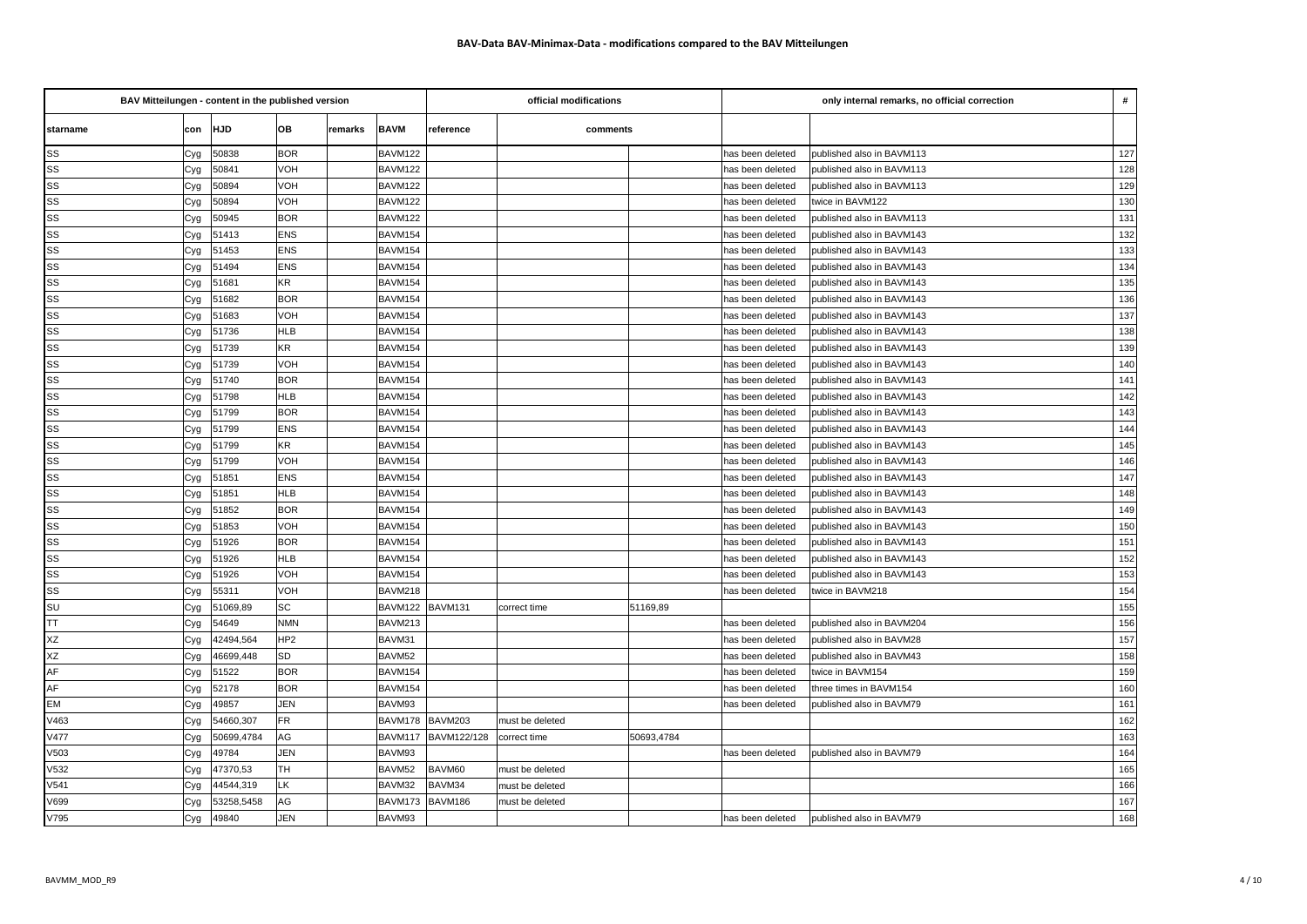| BAV Mitteilungen - content in the published version |     |            |            |         | official modifications |           |                  | only internal remarks, no official correction |                  |                                                       |     |
|-----------------------------------------------------|-----|------------|------------|---------|------------------------|-----------|------------------|-----------------------------------------------|------------------|-------------------------------------------------------|-----|
| starname                                            | con | <b>HJD</b> | OВ         | remarks | <b>BAVM</b>            | reference | comments         |                                               |                  |                                                       |     |
| V939                                                | Cyg | 47748,398  | MS KI      |         | BAVM56                 |           |                  |                                               | notice           | originally type = E, later on new classifikation "RR" | 169 |
| GSC 03197-00817                                     | Cyg | 54312,502  | AG         |         | BAVM215                |           |                  |                                               | has been deleted | published also in BAVM214                             | 170 |
| "empty"                                             | Cyg | 45025      | KR         |         | BAVM36                 | BAVM38    | missing starname | chi Cyg                                       |                  |                                                       | 171 |
| MR                                                  | Del | 55174,3110 | RAT RCR    |         | BAVM241                | BAVM244   | must be deleted  |                                               |                  |                                                       |     |
| ${\sf R}$                                           | Dra | 49340      | <b>MO</b>  |         | BAVM79                 |           |                  |                                               | as been deleted  | published also in BAVM68                              | 172 |
| SU                                                  | Dra | 42459,316  | LY         |         | BAVM28                 | BAVM29    | must be deleted  |                                               |                  |                                                       | 173 |
| <b>UX</b>                                           | Dra | 55302      | <b>NMN</b> |         | BAVM226                |           |                  |                                               | as been deleted  | published also in BAVM218                             | 174 |
| AB                                                  | Dra | 49817      | JEN        |         | BAVM93                 |           |                  |                                               | as been deleted  | published also in BAVM79                              | 175 |
| AB                                                  | Dra | 49826      | JEN        |         | BAVM93                 |           |                  |                                               | as been deleted  | published also in BAVM79                              | 176 |
| AB                                                  | Dra | 49834      | JEN        |         | BAVM93                 |           |                  |                                               | as been deleted  | published also in BAVM79                              | 177 |
| AB                                                  | Dra | 49843      | JEN        |         | BAVM93                 |           |                  |                                               | as been deleted  | published also in BAVM79                              | 178 |
| AB                                                  | Dra | 49853      | JEN        |         | BAVM93                 |           |                  |                                               | as been deleted  | published also in BAVM79                              | 179 |
| AB                                                  | Dra | 49861      | JEN        |         | BAVM93                 |           |                  |                                               | as been deleted  | published also in BAVM79                              | 180 |
| $\overline{A}$                                      | Dra | 54758,3120 | SG         |         | BAVM203                | BAVM209   | correct time     | 54758,3134                                    |                  |                                                       | 181 |
| <b>BO</b>                                           | Dra | 51435      | <b>RAT</b> |         | BAVM151                |           |                  |                                               | as been deleted  | published also in BAVM143                             | 182 |
| CV                                                  | Dra | 47321,499  | AG         |         | BAVM52                 |           |                  |                                               | has been deleted | published also in BAVM49                              | 183 |
| $\overline{\text{cv}}$                              | Dra | 47342,497  | AG         |         | BAVM52                 |           |                  |                                               | as been deleted  | published also in BAVM49                              | 184 |
| <b>DD</b>                                           | Dra | 51273,6228 | <b>HSR</b> |         | BAVM128                | BAVM133   | must be deleted  |                                               |                  |                                                       | 185 |
| WX                                                  | Eri |            |            |         | BAVM15                 |           |                  |                                               | notice           | star has been renamed to V1241 Tau                    | 186 |
| WX                                                  | Eri |            |            |         | BAVM31                 |           |                  |                                               | าotice           | star has been renamed to V1241 Tau                    | 187 |
| WX                                                  | Eri |            |            |         | BAVM111                |           |                  |                                               | hotice           | star has been renamed to V1241 Tau                    | 188 |
| WX                                                  | Eri |            |            |         | BAVM183                |           |                  |                                               | าotice           | star has been renamed to V1241 Tau                    | 189 |
| SX                                                  | For | 56155,5723 | WLH HUN    |         | BAVM231                | BAVM234   | must be deleted  |                                               |                  |                                                       | 190 |
| $\overline{\text{sz}}$                              | Gem | 51250,5464 | ATB        |         | BAVM128                | BAVM152   | must be deleted  |                                               |                  |                                                       | 191 |
| <b>KQ</b>                                           | Gem | 52690,3810 | AG         |         | BAVM158                | BAVM172   | correct starname | KV Gem                                        |                  |                                                       | 192 |
| KQ                                                  | Gem | 52690,5576 | AG         |         | BAVM158                | BAVM172   | correct starname | KV Gem                                        |                  |                                                       | 193 |
| <b>KQ</b>                                           | Gem | 52691,2757 | AG         |         | BAVM158                | BAVM172   | correct starname | KV Gem                                        |                  |                                                       | 194 |
| KQ                                                  | Gem | 52691,4562 | AG         |         | BAVM158                | BAVM172   | correct starname | KV Gem                                        |                  |                                                       | 195 |
| <b>KQ</b>                                           | Gem | 52692,3516 | AG         |         | BAVM158                | BAVM172   | correct starname | KV Gem                                        |                  |                                                       | 196 |
| <b>KQ</b>                                           | Gem | 52692,5310 | AG         |         | BAVM158                | BAVM172   | correct starname | KV Gem                                        |                  |                                                       | 197 |
| <b>KQ</b>                                           | Gem | 52694,3242 | AG         |         | BAVM158                | BAVM172   | correct starname | KV Gem                                        |                  |                                                       | 198 |
| <b>KQ</b>                                           | Gem | 52694,5028 | AG         |         | BAVM158                | BAVM172   | correct starname | KV Gem                                        |                  |                                                       | 199 |
| <b>KQ</b>                                           | Gem | 52697,3714 | AG         |         | BAVM158                | BAVM172   | correct starname | KV Gem                                        |                  |                                                       | 200 |
| <b>KV</b>                                           | Gem | 54910,3597 | ATB        |         | BAVM212                | BAVM220   | nust be deleted  |                                               |                  |                                                       | 201 |
| <b>KV</b>                                           | Gem | 54910,3696 | ATB        |         | <b>BAVM212</b>         | BAVM220   | must be deleted  |                                               |                  |                                                       | 202 |
| <b>OW</b>                                           | Gem | 52227,8    | HO         |         | BAVM154                | BAVM157   | correct time     | 52277,8                                       |                  |                                                       | 203 |
| lT.                                                 | Her | 49585      | <b>DM</b>  |         | BAVM79                 | BAVM93    | correct observer | KR                                            |                  |                                                       | 204 |
| T                                                   | Her | 55670      | VOH        |         | BAVM226                |           |                  |                                               | as been deleted  | published also in BAVM218                             | 205 |
| <b>RS</b>                                           | Her | 53925      | VOH        |         | BAVM187                |           |                  |                                               | าas been deleted | twice in BAVM187                                      | 206 |
| <b>TW</b>                                           | Her | 55066,4339 | <b>MOO</b> |         | BAVM212                | BAVM215   | must be deleted  |                                               |                  |                                                       | 207 |
| AC                                                  | Her | 49685      | GOL        | Max     | BAVM79                 | BAVM93    | correct phase    | minimum                                       |                  |                                                       | 208 |
| AH                                                  | Her | 46990      | КT         |         | BAVM50                 |           |                  |                                               | has been deleted | twice in BAVM50                                       | 209 |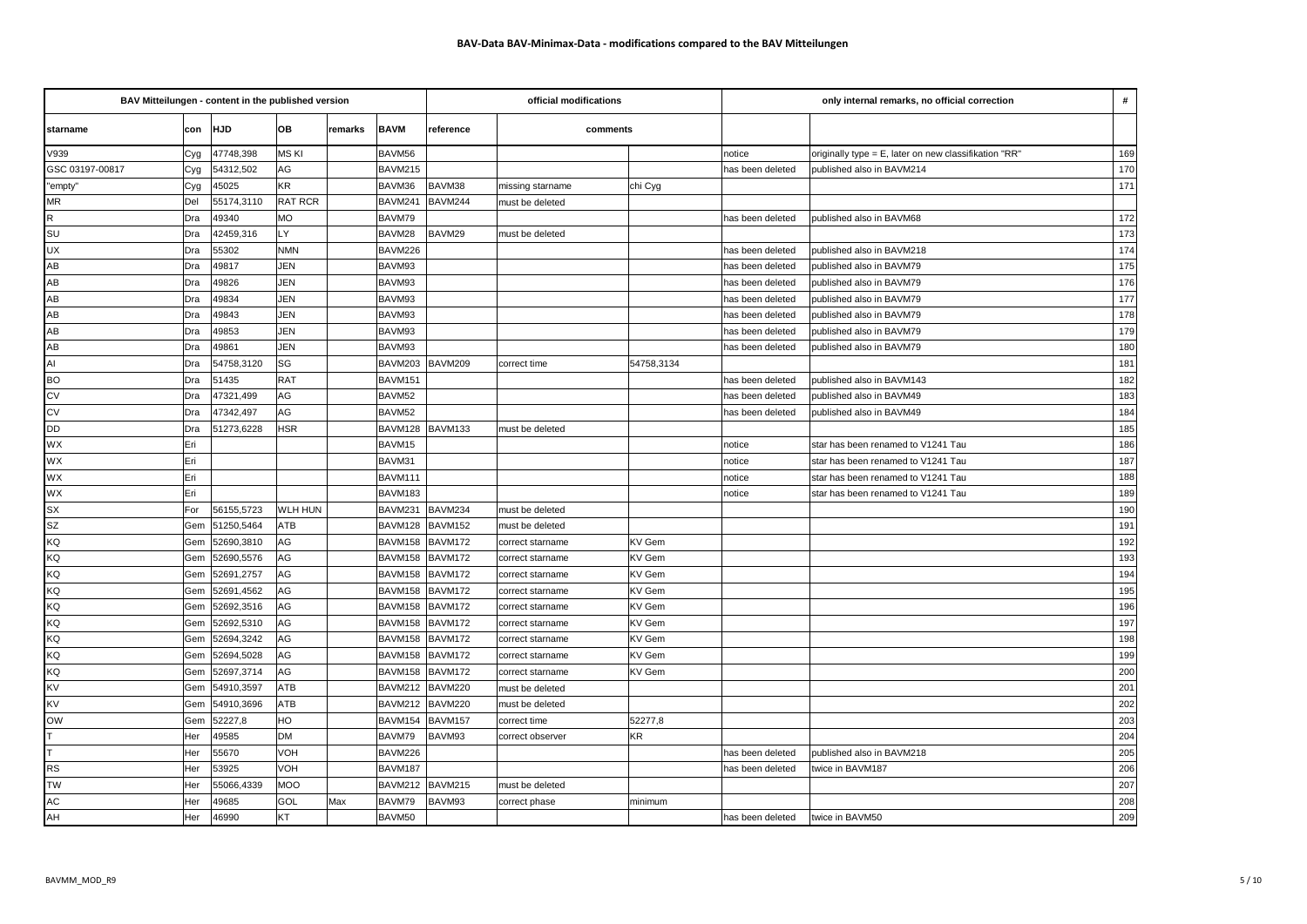| BAV Mitteilungen - content in the published version |     |            |                 |         |             | official modifications |                  | only internal remarks, no official correction |                  |                                                                |                  |
|-----------------------------------------------------|-----|------------|-----------------|---------|-------------|------------------------|------------------|-----------------------------------------------|------------------|----------------------------------------------------------------|------------------|
| starname                                            | con | <b>HJD</b> | OВ              | remarks | <b>BAVM</b> | reference              | comments         |                                               |                  |                                                                |                  |
| AH                                                  | Her | 49105      | JEN             |         | BAVM68      |                        |                  |                                               | has been deleted | published also in BAVM62                                       | 210              |
| AH                                                  | Her | 49127      | JEN             |         | BAVM68      |                        |                  |                                               | has been deleted | published also in BAVM62                                       | 211              |
| AH                                                  | Her | 49784      | JEN             |         | BAVM93      |                        |                  |                                               | has been deleted | published also in BAVM79                                       | 212              |
| AH                                                  | Her | 49805      | JEN             |         | BAVM93      |                        |                  |                                               | has been deleted | published also in BAVM79                                       | 213              |
| AH                                                  | Her | 49857      | JEN             |         | BAVM93      |                        |                  |                                               | has been deleted | published also in BAVM79                                       | 214              |
| AK                                                  | Her | 41918,377  | <b>BR</b>       |         | BAVM28      |                        |                  |                                               | has been deleted | published also in BAVM26                                       | 215              |
| AK                                                  | Her | 45148,4025 | AG              |         | BAVM36      | BAVM38                 | must be deleted  |                                               |                  |                                                                | 216              |
| AM                                                  | Her | 45631      | GC              | Max     | BAVM38      | BAVM39                 | correct phase    | minimum                                       |                  |                                                                | 217              |
| V2109                                               | Her |            | <b>BRW</b>      |         | BAVM239     | BAVM241                | correct starname | V1209                                         |                  |                                                                | 218              |
| u                                                   | Her | 41001,02   | PF              |         | BAVM26      |                        |                  |                                               | has been deleted | published also in BAVM25                                       | 219              |
| $\overline{\vee}$                                   | Lac | 47083,77   | TH              |         | BAVM52      | BAVM60                 | must be deleted  |                                               |                  |                                                                | 220              |
| z                                                   | Lac | 47377,60   | TН              |         | BAVM52      | BAVM60                 | must be deleted  |                                               |                  |                                                                | 221              |
| $\overline{RR}$                                     | Lac | 47159,35   | TH              |         | BAVM52      | BAVM60                 | must be deleted  |                                               |                  |                                                                | 222              |
| <b>RR</b>                                           | Lac | 47397,03   | TH              |         | BAVM52      | BAVM60                 | must be deleted  |                                               |                  |                                                                | $\overline{223}$ |
| SW                                                  | Lac | 46338,385  | RI              |         | BAVM46      |                        |                  |                                               | has been deleted | has been published also in BAVM43                              | 224              |
| VY                                                  | Lac | 50000,504  | AG              |         | BAVM117     | BAVM122                | correct time     | 50000.508                                     |                  |                                                                | 225              |
| <b>FL</b>                                           | Lac | 56535,4735 | AG              |         | BAVM234     | BAVM238                | must be deleted  |                                               |                  |                                                                | 226              |
| ${\sf R}$                                           | Leo | 45437      | SU              |         | BAVM56      |                        |                  |                                               | has been deleted | published also in BAVM38                                       | 227              |
| $\sf R$                                             | Leo | 52295      | LGE             | Min     | BAVM157     | BAVM171                | correct phase    | maximum                                       |                  |                                                                | 228              |
| lτ                                                  | Leo |            |                 |         | BAVM68      |                        |                  |                                               | notice           | star has been renamed to QZ Vir                                | 229              |
| $\overline{\mathsf{T}}$                             | Leo |            |                 |         | BAVM79      |                        |                  |                                               | notice           | star has been renamed to QZ Vir                                | 230              |
| Y                                                   | Leo | 38813,407  | KL <sub>2</sub> |         | BAVM18      | BAVM216                | must be deleted  |                                               | notice           | JD is incorrect, Locher made a correction in the journal ORION | 231              |
| <b>RV</b>                                           | Leo | 53462,35   | <b>MZ</b>       |         | BAVM173     |                        |                  |                                               | has been deleted | published twice in BAVM173                                     | 232              |
| UV                                                  | Leo | 43250,385  | WG              |         | BAVM29      | BAVM216                | must be deleted  |                                               | notice           | published also in BAVM29 with JD .392                          | 233              |
| AG                                                  | Leo | 45381,608  | FR              |         | BAVM36      | BAVM216                | must be deleted  |                                               | notice           | correct result in BAVM39 with ,601                             | 234              |
| DI                                                  | Leo | 55672,3859 | MZ              |         | BAVM220     | BAVM228                | must be deleted  |                                               |                  |                                                                | 235              |
| <b>EO</b>                                           | Leo | 54384,1767 | AG              |         | BAVM201     |                        |                  |                                               | has been deleted | has been published also in BAVM193                             | 236              |
| AN                                                  | Lyn | 53451,48   | PС              |         | BAVM173     |                        |                  |                                               | has been deleted | twice in BAVM173                                               | 237              |
| V364                                                | Lyn | 45381,429  | AG              | min     | BAVM38      | BAVM216                | must be deleted  |                                               | notice           | possible correct name V364 Lac or AN Lyn                       | 238              |
| V364                                                | Lyn | 45441,473  | AG              | min     | BAVM38      | BAVM216                | must be deleted  |                                               | notice           | possible correct name V364 Lac or AN Lyn                       | 239              |
| V364                                                | Lyn | 45441,522  | AG              | max     | BAVM38      | BAVM216                | must be deleted  |                                               | notice           | possible correct name V364 Lac or AN Lyn                       | 240              |
| V364                                                | Lyn | 45381,429  | AG              |         | BAVM38      | BAVM187                | must be deleted  |                                               |                  |                                                                | 241              |
| V364                                                | Lyn | 45441,473  | AG              |         | BAVM38      | BAVM187                | must be deleted  |                                               |                  |                                                                | 242              |
| V364                                                | Lyn | 45441,522  | AG              |         | BAVM38      | BAVM187                | must be deleted  |                                               |                  |                                                                | 243              |
| W                                                   | Lyr | 40631      | <b>BOR</b>      |         | BAVM79      | BAVM93                 | correct time     | 49631                                         |                  |                                                                | 244              |
| <b>RR</b>                                           | Lyr | 46327,320  | ML              |         | BAVM43      |                        |                  |                                               | has been deleted | published twice in BAVM43                                      | 245              |
| <b>RR</b>                                           | Lyr | 54866,403  | <b>ALH</b>      |         | BAVM209     | BAVM212                | must be deleted  |                                               |                  |                                                                | 246              |
| <b>BQ</b>                                           | Lyr | 55739,4639 | MZ              |         | BAVM220     | BAVM228                | must be deleted  |                                               |                  |                                                                | 247              |
| CY                                                  | Lyr | 49459      | JEN             |         | BAVM79      |                        |                  |                                               | has been deleted | published also in BAVM68                                       | 248              |
| CY                                                  | Lyr | 49482      | JEN             |         | BAVM79      |                        |                  |                                               | has been deleted | published also in BAVM68                                       | 249              |
| CY                                                  | Lyr | 49832      | JEN             |         | BAVM93      |                        |                  |                                               | has been deleted | published also in BAVM79                                       | 250              |
| EX                                                  | Lyr | 50303,5011 | BK              |         | BAVM99      |                        |                  |                                               | notice           | originally type = RR, later on new classifikation "E"          | 251              |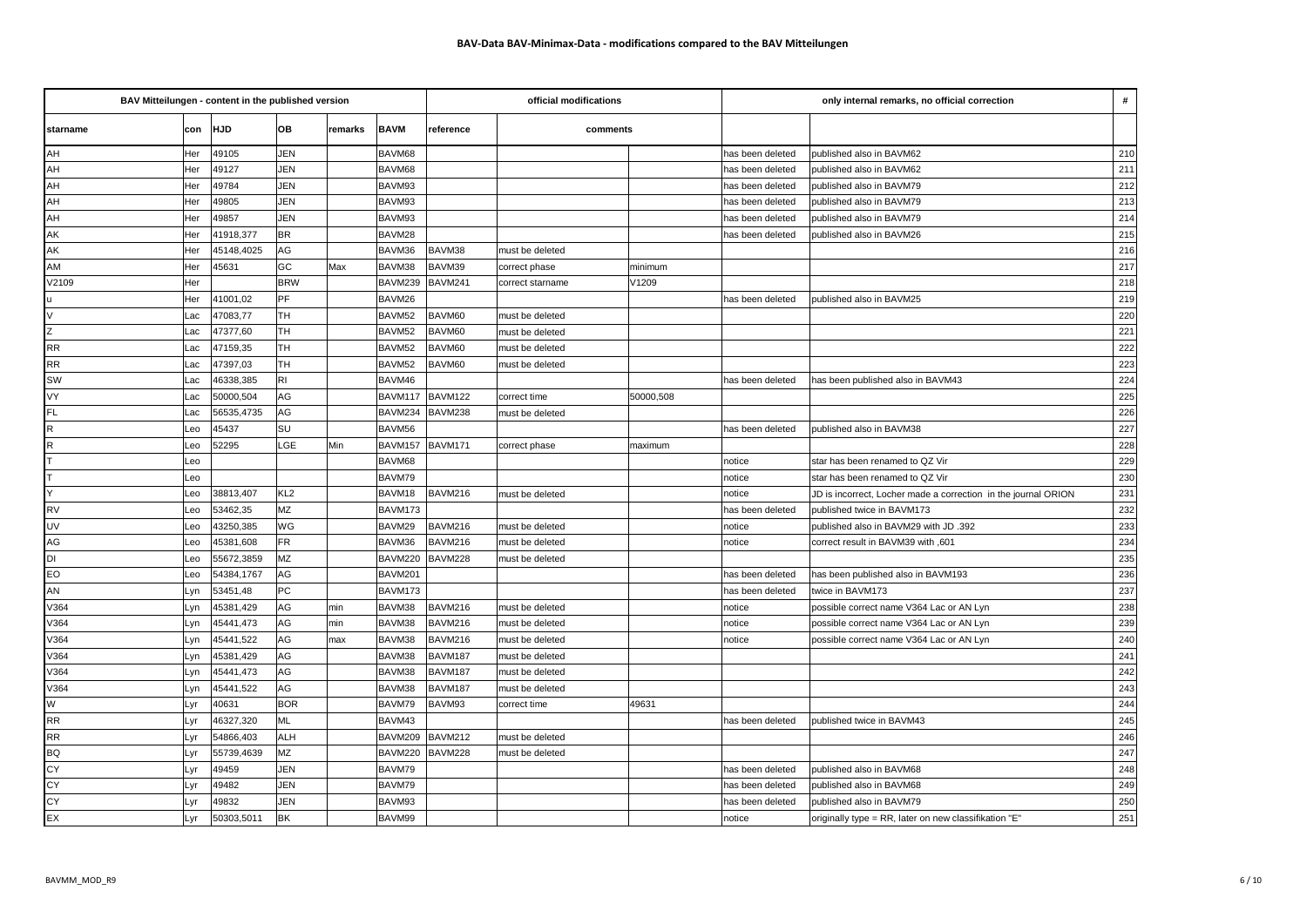| BAV Mitteilungen - content in the published version |     |            |                 |            | official modifications |                |                             | only internal remarks, no official correction |                  |                                                          |     |
|-----------------------------------------------------|-----|------------|-----------------|------------|------------------------|----------------|-----------------------------|-----------------------------------------------|------------------|----------------------------------------------------------|-----|
| starname                                            | con | <b>HJD</b> | OВ              | remarks    | <b>BAVM</b>            | reference      | comments                    |                                               |                  |                                                          |     |
| EX                                                  | Lyr | 52796,4458 | MZ              |            | BAVM172                |                |                             |                                               | notice           | originally type = RR, later on new classifikation "E"    | 252 |
| EX                                                  | Lyr | 54364,4539 | MZ              |            | BAVM201                |                |                             |                                               | notice           | originally type = RR, later on new classifikation "E"    | 253 |
| EX                                                  | Lyr | 54685,4431 | MZ              |            | BAVM203                |                |                             |                                               | otice            | originally type = RR, later on new classifikation "E"    | 254 |
| V406                                                | ∟yr | 48016,530  | <b>MS</b>       |            | BAVM79                 |                |                             |                                               | as been deleted  | published also in BAVM72                                 | 255 |
| beta                                                | Lyr | 45122,360  | <b>BR</b>       |            | BAVM38                 |                |                             |                                               | าas been deleted | published also in BAVM34                                 | 256 |
| beta                                                | Lyr | 47411,00   | <b>SV</b>       |            | BAVM52                 | BAVM56         | correct time                | 47411,60                                      |                  |                                                          | 257 |
| lτ                                                  | Mon | 47325,50   | TH              |            | BAVM <sub>52</sub>     | BAVM60         | must be deleted             |                                               |                  |                                                          | 258 |
| U                                                   | Mon | 48688      | KR              | Max        | BAVM60                 | BAVM68         | correct phase               | minimum                                       |                  |                                                          | 259 |
| $\overline{U}$                                      | Mon | 49055      | <b>SM</b>       | <b>Max</b> | BAVM62                 | BAVM62         | correct phase               | minimum                                       |                  |                                                          | 260 |
| $\overline{U}$                                      | Mon | 50898      | KR              |            | BAVM131                |                |                             |                                               | has been deleted | published also in BAVM113                                | 261 |
| UY                                                  | Mon | 45406,457  | HR              |            | BAVM36                 |                |                             |                                               | hotice           | originally type = E, later on new classifikation "DCEPS' | 262 |
| UY                                                  | Mon | 45406,463  | <b>BR</b>       |            | BAVM36                 |                |                             |                                               | notice           | originally type = E, later on new classifikation "DCEPS" | 263 |
| <b>DD</b>                                           | Mon | 54840,3953 | AG              |            | BAVM209                | <b>BAVM215</b> | must be deleted             |                                               |                  |                                                          | 264 |
| V453                                                | Mon | 50508,3216 | <b>MS</b>       |            | BAVM117                |                |                             |                                               | as been deleted  | published also in BAVM102 with JD .3218                  | 265 |
| <b>TT</b>                                           | Oph |            |                 |            | BAVM38                 | BAVM39         | correct type                | RV-Tauri star                                 |                  |                                                          | 266 |
| <b>UW</b>                                           | Oph | 42698,595  | HP <sub>2</sub> |            | BAVM31                 |                |                             |                                               | notice           | this is a mirastar                                       | 267 |
| <b>VW</b>                                           | Peg | 50708,5621 | FR              |            | BAVM129                |                |                             |                                               | as been deleted  | 5608. published also in BAVM128 with JD                  | 268 |
| <b>VW</b>                                           | Peg | 50756,427  | ATB             |            | BAVM129                |                |                             |                                               | as been deleted  | published also in BAVM128                                | 269 |
| <b>VW</b>                                           | Peg | 52547,5689 | FR              |            | BAVM158                | BAVM172        | correct time                | 52547,5272                                    |                  |                                                          | 270 |
| DI                                                  | Peg | 51868,3321 | DIE             |            | BAVM152                |                |                             |                                               | as been deleted  | published twice in BAVM152                               | 271 |
| <b>RW</b>                                           | Per | 51140,45   | <b>MYR</b>      |            | BAVM122                | BAVM171        | correct time (is wrong too) | 51170,70                                      |                  |                                                          | 272 |
| <b>RW</b>                                           | Per | 51140,45   | <b>MYR</b>      |            | BAVM122                | BAVM216        | second correction of time   | 51140,70                                      |                  |                                                          | 273 |
| <b>TZ</b>                                           | Per | 49839      | <b>JEN</b>      |            | BAVM93                 |                |                             |                                               | as been deleted  | published also in BAVM79                                 | 274 |
| AR                                                  | Per | 48985,482  | TH              |            | BAVM79                 |                |                             |                                               | has been deleted | published also in BAVM68                                 | 275 |
| AW                                                  | Per | 47502,60   | TH              |            | BAVM52                 | BAVM60         | must be deleted             |                                               |                  |                                                          | 276 |
| KN                                                  | Per | 50080,431  | GS              |            | BAVM93                 |                |                             |                                               | notice           | originally type = RR, later on new classifikation "E"    | 277 |
| KN                                                  | Per | 50113,3642 | BK              |            | BAVM90                 |                |                             |                                               | notice           | originally type = RR, later on new classifikation "E"    | 278 |
| KN                                                  | Per | 50470,3274 | BK              |            | BAVM102                |                |                             |                                               | hotice           | originally type = RR, later on new classifikation "E"    | 279 |
| <b>KW</b>                                           | Per | 55879,2817 | <b>BHE</b>      |            | BAVM225                | BAVM234        | must be deleted             |                                               |                  |                                                          | 280 |
| beta                                                | Per | 44933,271  | TH              |            | BAVM43                 |                |                             |                                               | has been deleted | published also in BAVM39                                 | 281 |
| beta                                                | Per | 46011,415  | RI              |            | BAVM46                 |                |                             |                                               | as been deleted  | published also in BAVM43                                 | 282 |
| beta                                                | Per | 46014,279  | RI.             |            | BAVM46                 |                |                             |                                               | as been deleted  | published also in BAVM43                                 | 283 |
| beta                                                | Per | 47046,433  | <b>DM</b>       |            | BAVM56                 | BAVM93         | correct time                | 47046,483                                     |                  |                                                          | 284 |
| EL                                                  | Sge | 45281,235  | <b>BR</b>       |            | BAVM36                 |                |                             |                                               | notice           | has been deleted, star is not variable                   | 285 |
| RU                                                  | Scl | 52994,3474 | HND             |            | BAVM172                | BAVM178        | correct time                | 52994,384                                     |                  |                                                          | 286 |
| $\mathsf R$                                         | Sct | 42270      | КP              | Max        | BAVM38                 | BAVM39         | correct phase               | minimum                                       |                  |                                                          | 287 |
| $\mathsf R$                                         | Sct | 42270      | KP              |            | BAVM39                 | BAVM43         | correct observer            | KR                                            |                  |                                                          | 288 |
| $\overline{R}$                                      | Sct | 43495      | BA              |            | BAVM31                 | BAVM79         | correct time                | 43459                                         |                  |                                                          | 289 |
| $\overline{R}$                                      | Sct | 43495      | PF              |            | BAVM31                 | BAVM79         | correct time                | 43459                                         |                  |                                                          | 290 |
| $\mathsf R$                                         | Sct | 45960      |                 | 5,65 mag   | BAVM39                 | BAVM43         | correct magnitude           | 5,75 mag                                      |                  |                                                          | 291 |
| $\overline{R}$                                      | Sct | 46300      | VO              | Max        | BAVM43                 | BAVM46         | correct phase               | minimum                                       |                  |                                                          | 292 |
| $\overline{R}$                                      | Sct | 46335      | VO              | Min        | BAVM43                 | BAVM46         | correct phase               | maximum                                       |                  |                                                          | 293 |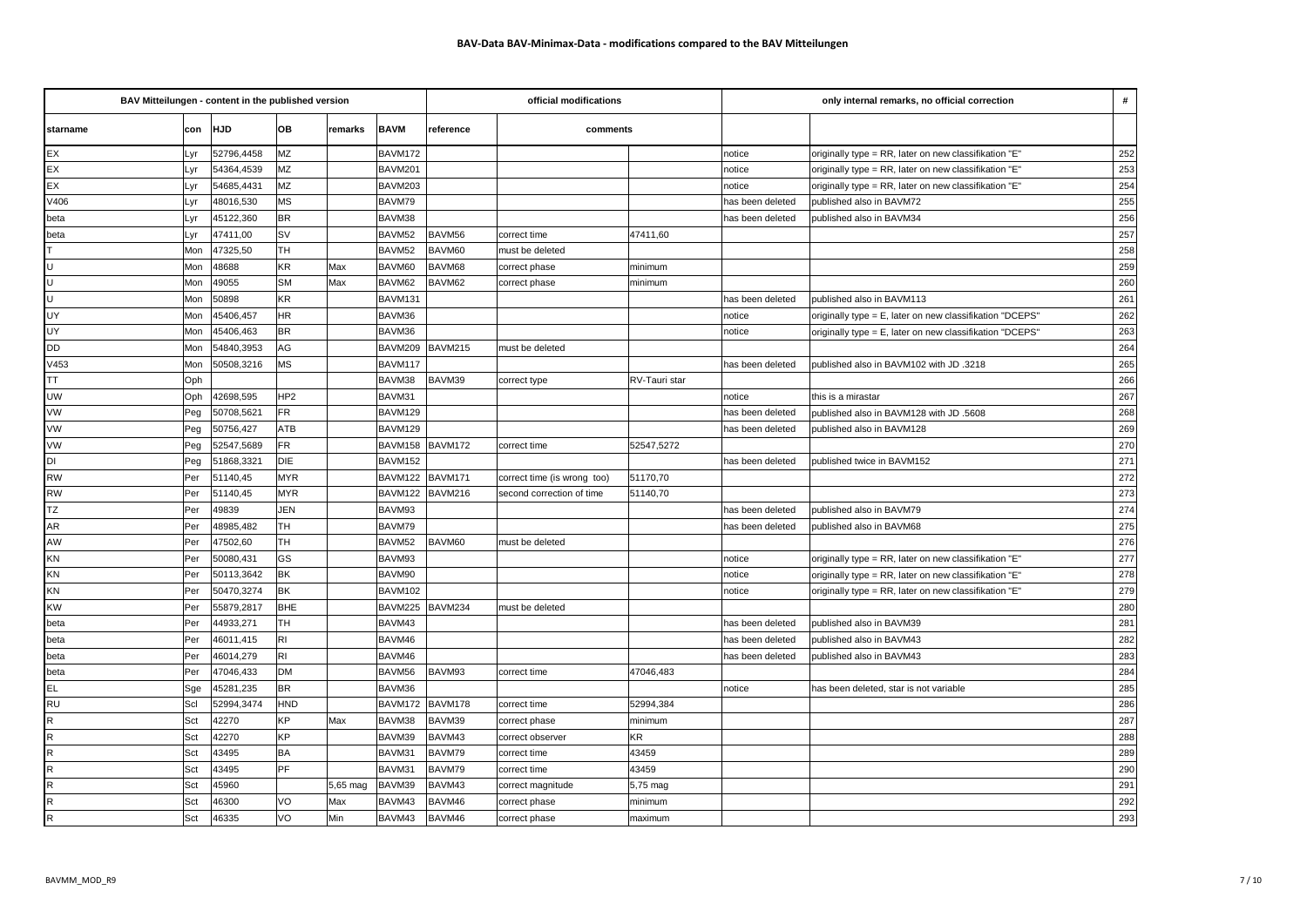| BAV Mitteilungen - content in the published version |     |            |            |         |             |           | official modifications |           | only internal remarks, no official correction |                                                 |     |
|-----------------------------------------------------|-----|------------|------------|---------|-------------|-----------|------------------------|-----------|-----------------------------------------------|-------------------------------------------------|-----|
| starname                                            |     | con HJD    | OВ         | remarks | <b>BAVM</b> | reference | comments               |           |                                               |                                                 |     |
| R                                                   | Sct | 49529      | <b>ENS</b> |         | BAVM79      | BAVM93    | correct time           | 49629     |                                               |                                                 | 294 |
| R                                                   | Sct | 52087      | <b>HLB</b> | Max     | BAVM154     | BAVM157   | correct phase          | minimum   |                                               |                                                 | 295 |
| $\mathsf{R}$                                        | Ser | 46237      | <b>GE</b>  | 9,1 mag | BAVM43      | BAVM46    | correct magnitude      | $7,1$ mag |                                               |                                                 | 296 |
| G0238                                               | Ser | 53566,4349 | <b>FR</b>  |         | BAVM178     |           |                        |           | has been deleted                              | published also in BAVM177 with ,433             | 297 |
| G0238                                               | Ser | 53846,3486 | <b>FR</b>  |         | BAVM178     |           |                        |           | has been deleted                              | has already been published in BAVM177 with ,348 | 298 |
| G353                                                | Ser | 50604,495  | <b>BOR</b> |         | BAVM113     |           |                        |           | has been deleted                              | published also in BAVM107 with JD .5            | 299 |
| G353                                                | Ser | 50606.36   | <b>BOR</b> |         | BAVM113     |           |                        |           | has been deleted                              | published also in BAVM107 with JD .37           | 300 |
| <b>BR</b>                                           | Tau | 54723,4862 | MZ         |         | BAVM203     | BAVM220   | must be deleted        |           |                                               |                                                 | 301 |
| <b>GR</b>                                           | Tau | 51885,3014 | <b>DIE</b> |         | BAVM152     |           |                        |           | has been deleted                              | published twice in BAVM152                      | 302 |
| <b>GR</b>                                           | Tau | 51900,3453 | <b>DIE</b> |         | BAVM152     |           |                        |           | has been deleted                              | published twice in BAVM152                      | 303 |
| GR                                                  | Tau | 51925,2819 | <b>DIE</b> |         | BAVM152     |           |                        |           | has been deleted                              | published twice in BAVM152                      | 304 |
| V1234                                               | Tau | 52307,3134 | <b>FR</b>  |         | BAVM158     |           |                        |           | has been deleted                              | published also in BAVM156 with ,3195            | 305 |
| V1234                                               | Tau | 52320,3137 | <b>MS</b>  |         | BAVM158     |           |                        |           | has been deleted                              | published also in BAVM156 with ,3142            | 306 |
| $\mathsf R$                                         | Tri | 44144      | KB         |         | BAVM32      |           |                        |           | has been deleted                              | published also in BAVM31                        | 307 |
| $\mathsf R$                                         | Tri | 55089      | VOH        |         | BAVM218     |           |                        |           | has been deleted                              | twice in BAVM218                                | 308 |
| $\times$                                            | Tri | 34774,354  | PL         |         | BAVM10      | BAVM18    | correct starname       | beta Per  |                                               |                                                 | 309 |
| <b>UX</b>                                           | Tri | 51471,6276 | <b>ATB</b> |         | BAVM146     |           |                        |           | has been deleted                              | published also in BAVM133                       | 310 |
| <b>UX</b>                                           | Tri | 51494,5030 | ATB        |         | BAVM146     |           |                        |           | has been deleted                              | published also in BAVM133                       | 311 |
| <b>UX</b>                                           | Tri | 51522,5401 | ATB        |         | BAVM146     |           |                        |           | has been deleted                              | published also in BAVM133                       | 312 |
| <b>UX</b>                                           | Tri | 51810,5809 | ATB        |         | BAVM152     |           |                        |           | has been deleted                              | published also in BAVM146                       | 313 |
| <b>UX</b>                                           | Tri | 51817,5708 | ATB        |         | BAVM152     |           |                        |           | has been deleted                              | published also in BAVM146                       | 314 |
| <b>UX</b>                                           | Tri | 51853,5399 | ATB        |         | BAVM152     |           |                        |           | has been deleted                              | published also in BAVM146                       | 315 |
| <b>UX</b>                                           | Tri | 51854,4687 | ATB        |         | BAVM152     |           |                        |           | has been deleted                              | published also in BAVM146                       | 316 |
| <b>UX</b>                                           | Tri | 51904,4160 | ATB        |         | BAVM152     |           |                        |           | has been deleted                              | published also in BAVM146                       | 317 |
| <b>UX</b>                                           | Tri | 51921,2761 | ATB        |         | BAVM152     |           |                        |           | has been deleted                              | published also in BAVM146                       | 318 |
| <b>UX</b>                                           | Tri | 51926,4039 | ATB        |         | BAVM152     |           |                        |           | has been deleted                              | published also in BAVM146                       | 319 |
| <b>UX</b>                                           | Tri | 51927,3355 | ATB        |         | BAVM152     |           |                        |           | has been deleted                              | published also in BAVM146                       | 320 |
| UX                                                  | Tri | 51934,3279 | ATB        |         | BAVM152     |           |                        |           | has been deleted                              | published also in BAVM146                       | 321 |
| <b>UX</b>                                           | Tri | 51948,3021 | <b>ATB</b> |         | BAVM152     |           |                        |           | has been deleted                              | published also in BAVM146                       | 322 |
| <b>UX</b>                                           | Tri | 51983,3466 | ATB        |         | BAVM152     |           |                        |           | has been deleted                              | published also in BAVM146                       | 323 |
| <b>UX</b>                                           | Tri | 52191,6007 | ATB        |         | BAVM152     |           |                        |           | has been deleted                              | published also in BAVM146                       | 324 |
| <b>UX</b>                                           | Tri | 52198,5891 | ATB        |         | BAVM152     |           |                        |           | has been deleted                              | published also in BAVM146                       | 325 |
| <b>UX</b>                                           | Tri | 52213,5110 | ATB        |         | BAVM152     |           |                        |           | has been deleted                              | published also in BAVM146                       | 326 |
| <b>UX</b>                                           | Tri | 52228,4968 | ATB        |         | BAVM152     |           |                        |           | has been deleted                              | published also in BAVM146                       | 327 |
| UX                                                  | Tri | 52233,6315 | ATB        |         | BAVM152     |           |                        |           | has been deleted                              | published also in BAVM146                       | 328 |
| V                                                   | Tri | 55889,2774 | BHE        |         | BAVM225     | BAVM244   | must be deleted        |           |                                               |                                                 |     |
| $\mathsf{R}$                                        | UMa | 55518      | VOH        |         | BAVM226     |           |                        |           | has been deleted                              | published also in BAVM218                       | 329 |
| $\mathsf{s}$                                        | UMa | 40636      | <b>BOR</b> |         | BAVM79      | BAVM93    | correct time           | 49606     |                                               |                                                 | 330 |
| $\mathsf{s}$                                        | UMa | 42773      | KB         |         | BAVM38      | BAVM46    | correct time           | 45773     |                                               |                                                 | 331 |
| <sub>S</sub>                                        | UMa | 55261      | KR         |         | BAVM218     | BAVM242   | correct phase          | maximum   | has been deleted                              | twice in BAVM218                                | 332 |
|                                                     | UMa | 51014      | <b>SHB</b> |         | BAVM122     |           |                        |           | has been deleted                              | twice in BAVM122                                | 333 |
|                                                     | UMa | 53211      | MX         |         | BAVM174     |           |                        |           | has been deleted                              | twice in BAVM174                                | 334 |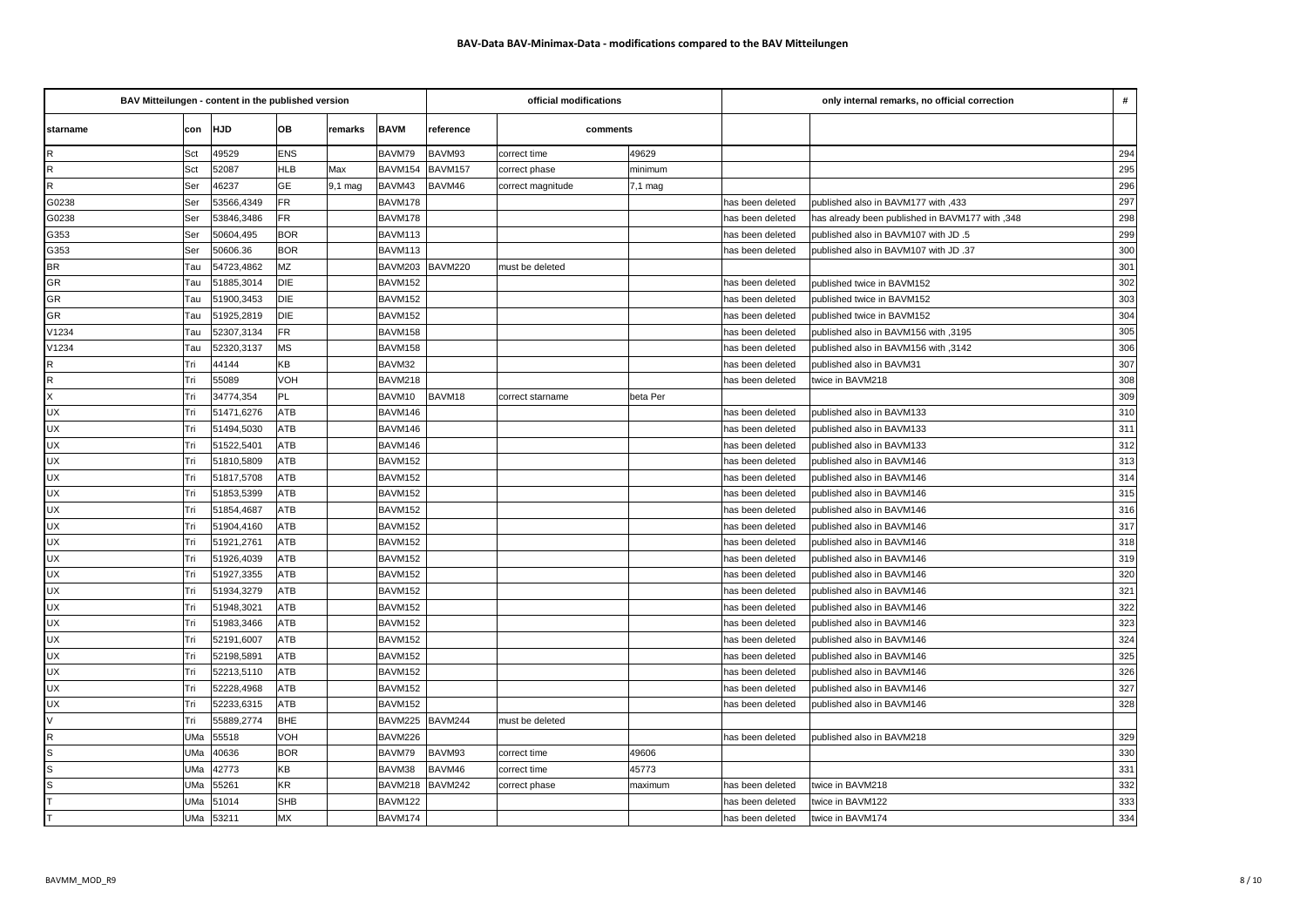| BAV Mitteilungen - content in the published version |                     |            |         |             |             | official modifications |               | only internal remarks, no official correction<br># |                                        |     |
|-----------------------------------------------------|---------------------|------------|---------|-------------|-------------|------------------------|---------------|----------------------------------------------------|----------------------------------------|-----|
| starname                                            | con HJD             | OB         | remarks | <b>BAVM</b> | reference   | comments               |               |                                                    |                                        |     |
|                                                     | 55610<br>UMa        | VOH        |         | BAVM233     |             |                        |               | has been deleted                                   | published also in BAVM226              | 335 |
|                                                     | 55871<br>UMa        | VOH        |         | BAVM233     |             |                        |               | has been deleted                                   | published also in BAVM226              | 336 |
| W                                                   | 34630,396<br>UMa    | PL         |         | BAVM10      | BAVM18      | correct starname       | X Tri         |                                                    |                                        | 337 |
| W                                                   | UMa<br>37018,368    | GI         |         | BAVM15      | BAVM18      | correct starname       | TX UMa        |                                                    |                                        | 338 |
| W                                                   | 37018,374<br>UMa    | <b>BR</b>  |         | BAVM15      | BAVM18      | correct starname       | TX UMa        |                                                    |                                        | 339 |
| Z                                                   | 45031<br>UMa        | KR         |         | BAVM39      |             |                        |               | has been deleted                                   | published also in BAVM36               | 340 |
|                                                     | UMa<br>45066        | <b>KR</b>  |         | BAVM39      |             |                        |               | has been deleted                                   | published also in BAVM36               | 341 |
|                                                     | UMa<br>45135        | KR         |         | BAVM39      |             |                        |               | has been deleted                                   | published also in BAVM36               | 342 |
| $\overline{z}$                                      | 51824<br>UMa        | <b>BOR</b> |         | BAVM154     |             |                        |               | has been deleted                                   | twice in BAVM154                       | 343 |
| $\overline{z}$                                      | 52700<br>UMa        | VOH        |         | BAVM171     |             |                        |               | has been deleted                                   | published also in BAVM157              | 344 |
| Z                                                   | 53137<br>UMa        | SO         |         | BAVM187     |             |                        |               | has been deleted                                   | published also in BAVM174              | 345 |
| Z                                                   | UMa<br>53411        | <b>KR</b>  |         | BAVM179     |             |                        |               | has been deleted                                   | twice in BAVM179                       | 346 |
| Z                                                   | UMa<br>54640        | <b>BOR</b> | Max     | BAVM213     | BAVM218     | correct phase          | minimum       |                                                    |                                        | 347 |
| $\overline{z}$                                      | 54640<br>UMa        | <b>BOR</b> | Min     | BAVM213     | BAVM242     | correct magnitude      | 8.9           |                                                    |                                        | 348 |
| SU                                                  | UMa<br>49455        | <b>JEN</b> |         | BAVM79      |             |                        |               | has been deleted                                   | published also in BAVM68               | 349 |
| SU                                                  | <b>UMa</b><br>49480 | JEN        |         | BAVM79      |             |                        |               | has been deleted                                   | published also in BAVM68               | 350 |
| <b>TX</b>                                           | 34478,427<br>UMa    | MU         |         | BAVM10      | BAVM18      | correct starname       | W UMa         |                                                    |                                        | 351 |
| <b>TX</b>                                           | UMa<br>37759,489    | DB/LE      |         | BAVM15      | BAVM18      | correct starname       | UX UMa        |                                                    |                                        | 352 |
| <b>TX</b>                                           | 37933,510<br>UMa    | HO         |         | BAVM15      | BAVM18      | correct starname       | W UMi         |                                                    |                                        | 353 |
| TX                                                  | UMa<br>50095,499    | <b>KRW</b> |         | BAVM113     |             |                        |               | has been deleted                                   | published also in BAVM93               | 354 |
| <b>TX</b>                                           | UMa<br>50098,464    | <b>KRW</b> |         | BAVM113     |             |                        |               | has been deleted                                   | published also in BAVM93               | 355 |
| <b>TX</b>                                           | UMa<br>50141,4462   | <b>KRW</b> |         | BAVM128     |             |                        |               | has been deleted                                   | published also in BAVM99 with JD .4466 | 356 |
| <b>TY</b>                                           | UMa<br>50192,5267   | <b>FR</b>  |         | BAM99       | BAVM228     | has to be deleted      |               | has been deleted                                   | corrected decimal places in BAVM102    | 357 |
| <b>TY</b>                                           | 50193,5905<br>UMa   | <b>FR</b>  |         | BAM99       | BAVM228     | has to be deleted      |               | has been deleted                                   | corrected decimal places in BAVM102    | 358 |
| <b>TY</b>                                           | UMa<br>50194,4775   | <b>FR</b>  |         | BAM99       | BAVM228     | has to be deleted      |               | has been deleted                                   | corrected decimal places in BAVM102    | 359 |
| <b>TY</b>                                           | UMa<br>50195,3645   | <b>FR</b>  |         | BAM99       | BAVM228     | has to be deleted      |               | has been deleted                                   | corrected decimal places in BAVM102    | 360 |
| <b>TY</b>                                           | UMa<br>50195,5409   | <b>FR</b>  |         | BAM99       | BAVM228     | has to be deleted      |               | has been deleted                                   | corrected decimal places in BAVM102    | 361 |
| <b>UX</b>                                           | UMa<br>37320,558    | LE         |         | BAVM15      | BAVM18      | correct starname       | AH Vir        |                                                    |                                        | 362 |
| UY                                                  | 50944,4471<br>UMa   | AG         |         | BAVM118     | BAVM122/128 | correct time           | 50944,4531    |                                                    |                                        | 363 |
| VV                                                  | 42532,409<br>Uma    | MH         |         | BAVM29      |             |                        |               | has been deleted                                   | published also in BAVM28               | 364 |
| VV                                                  | UMa<br>53106,4463   | PC         |         | BAVM172     | BAVM234     | must be deleted        |               |                                                    |                                        | 365 |
| <b>ZZ</b>                                           | UMa<br>46553,385    | <b>BR</b>  |         | BAVM46      |             |                        |               | has been deleted                                   | published also in BAVM43               | 366 |
| CH                                                  | 49838<br>UMa        | <b>JEN</b> |         | BAVM93      |             |                        |               | has been deleted                                   | published also in BAVM79               | 367 |
| CY                                                  | 49443<br>UMa        | JEN        |         | BAVM79      |             |                        |               | has been deleted                                   | published also in BAVM68               | 368 |
| ER                                                  | UMa<br>49482        | <b>JEN</b> |         | BAVM79      |             |                        |               | has been deleted                                   | published also in BAVM68               | 369 |
| W                                                   | UMi<br>37320,561    | <b>RD</b>  |         | BAVM15      | BAVM18      | correct starname       | AH Vir        |                                                    |                                        | 370 |
| AH                                                  | Vir<br>34454,376    | <b>PL</b>  |         | BAVM10      | BAVM18      | correct starname       | TX UMa        |                                                    |                                        | 371 |
| AH                                                  | Vir<br>37378,539    | QU         |         | BAVM15      | BAVM18      | correct starname       | <b>BH Vir</b> |                                                    |                                        | 372 |
| AH                                                  | Vir<br>37378,540    | <b>RD</b>  |         | BAVM15      | BAVM18      | correct starname       | <b>BH Vir</b> |                                                    |                                        | 373 |
| <b>BH</b>                                           | Vir<br>37475,441    | GA         |         | BAVM15      | BAVM18      | correct starname       | Z Vul         |                                                    |                                        | 374 |
| <b>BH</b>                                           | Vir<br>37475,445    | LE         |         | BAVM15      | BAVM18      | correct starname       | Z Vul         |                                                    |                                        | 375 |
|                                                     | 45906,70<br>Vul     | GE         |         | BAVM43      | BAVM46      | correct time           | 45905,7       |                                                    |                                        | 376 |